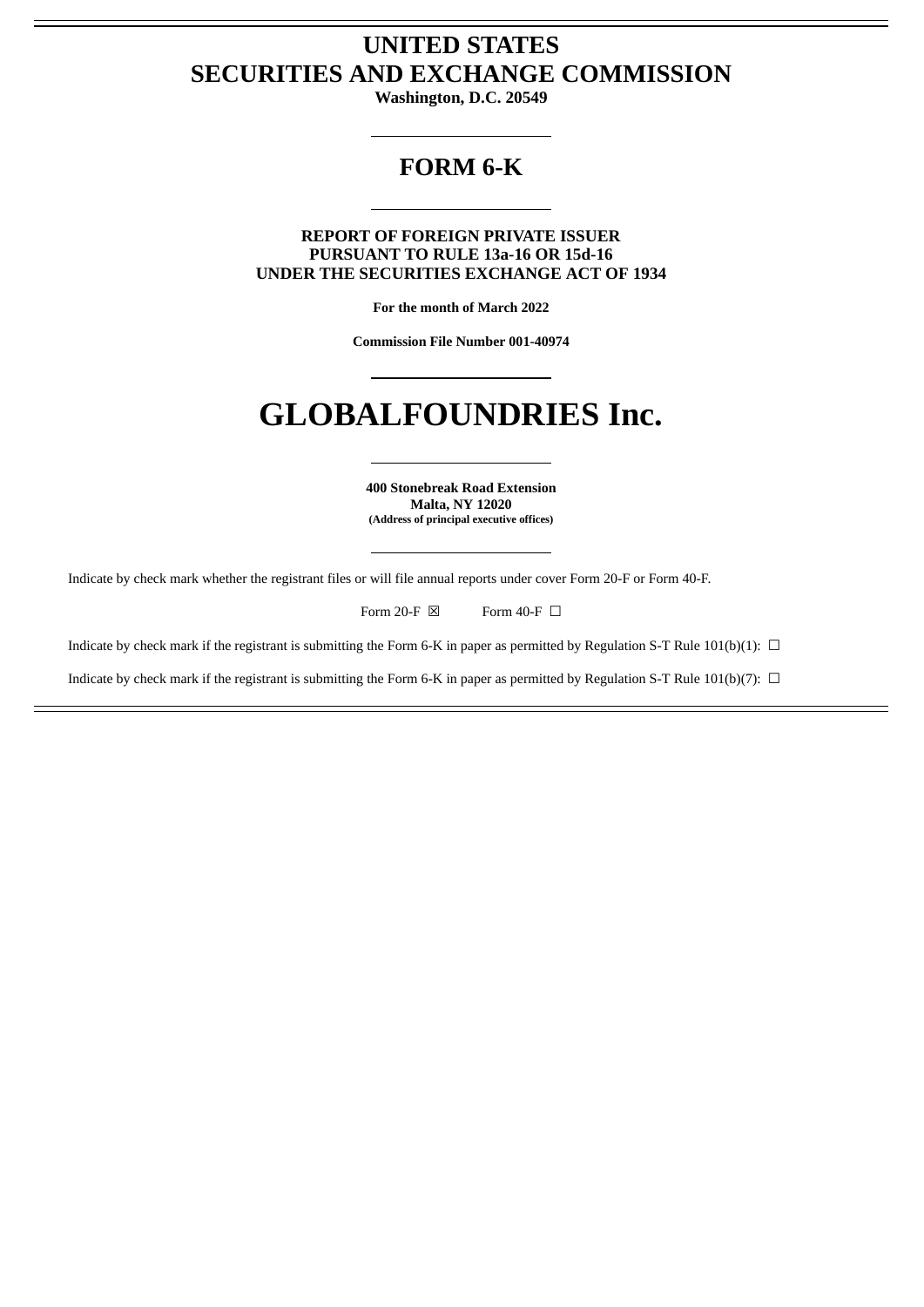Attached hereto is the following exhibit.

 $\overline{r}$ 

Exhibit 99.1 Press release issued by [Registrant](#page-3-0) on March 3, 2022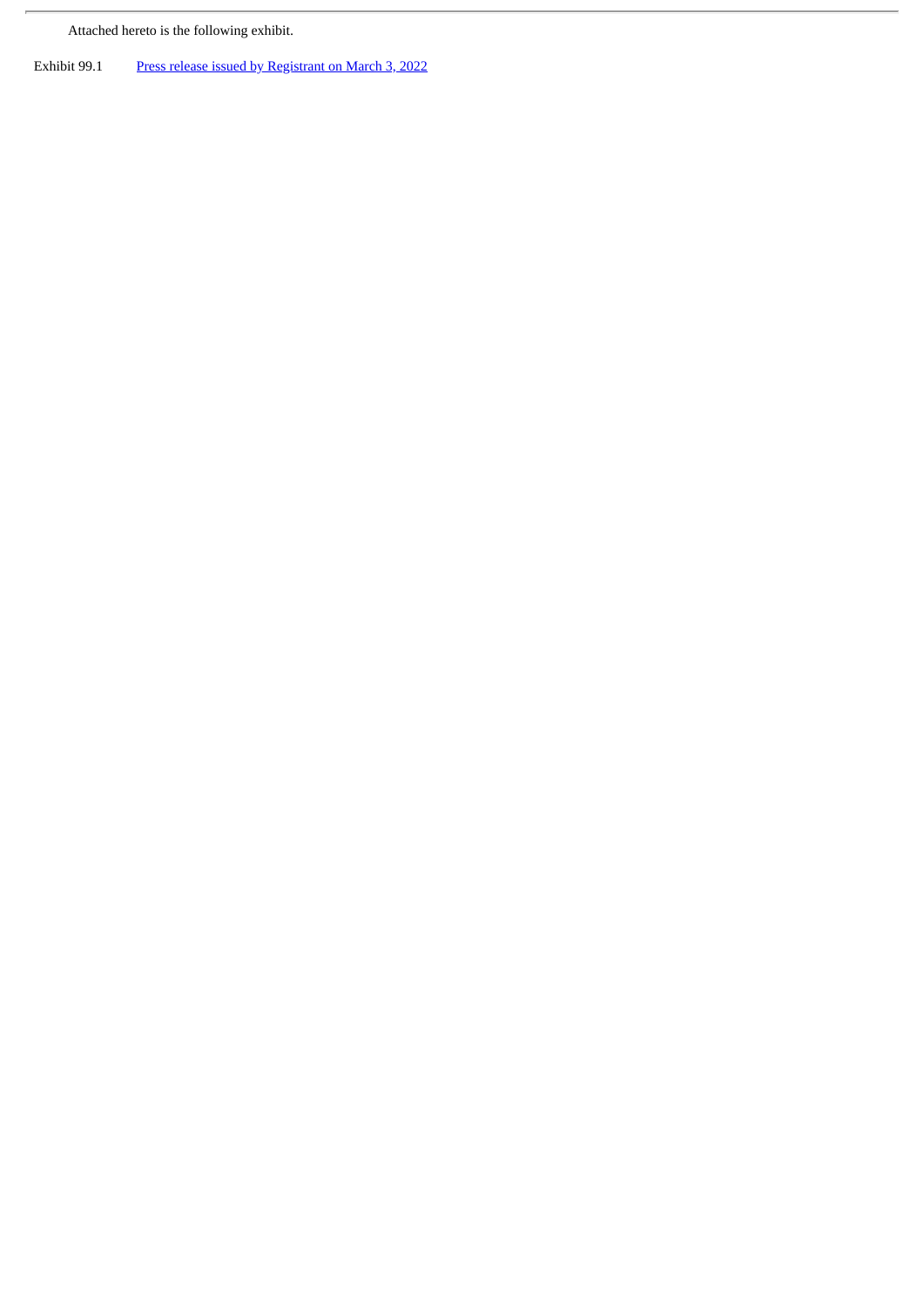#### **SIGNATURES**

Pursuant to the requirements of the Securities Exchange Act of 1934, the registrant has duly caused this report to be signed on its behalf by the undersigned, thereunto duly authorized.

## **GLOBALFOUNDRIES Inc.**

Date: March 3, 2022 By: /s/ Thomas Caulfield

Name: Dr. Thomas Caulfield<br>Title: Chief Executive Offic Chief Executive Officer